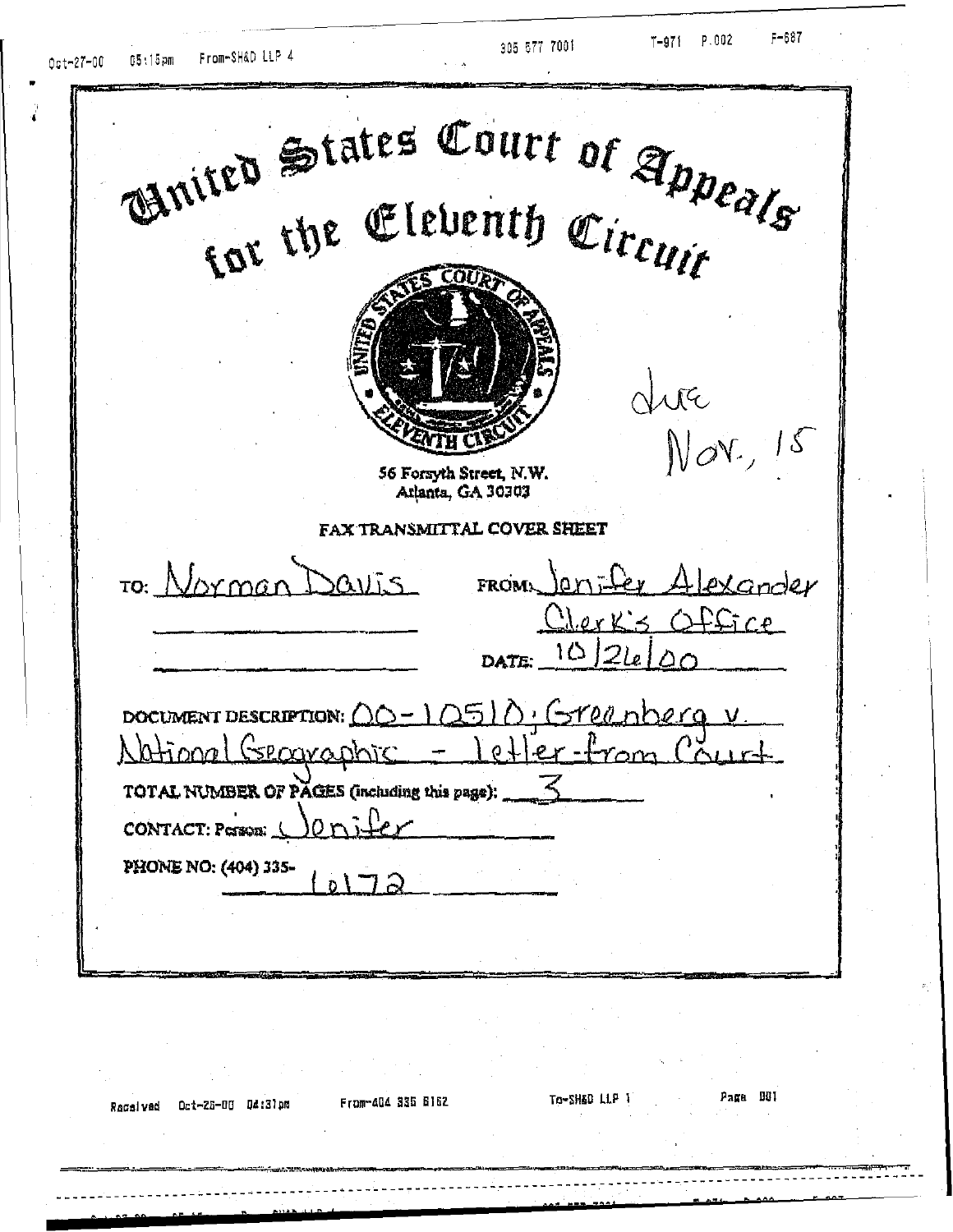$NS:15mm$  $0c - 27 - 00$ 

From-SH&D LLP 4

United States Court of Appeals **Eleventh Circuit** 56 Forsyth Street, N.W.

Atlanta, Georgia 30303

Thomas K. Kahn **Clurk** 

In Replying Give Number Of Case And Names of Parties

Page 002

Tu-SHED LLP 1

October 26, 2000

### MEMORANDUM TO ALL ADDRESSEES:

### NO. 00-10510 GREENBERG vs. NATIONAL GEOGRAPHIC SOCIETY

Pursuant to the Court's direction, defendant-appellee, Mindscape, is directed to supplement the record by providing this court with a copy of the copyright registration certificate and the deposit materials pertaining to the Mindscape Program ("Program") (i.e., the subject of the "shrinkwrap" license) portion of the National Geographic CD-ROM Product ("Product").

Further, the parties are directed, under separate cover, to provide this court with copies of any agreements between Greenberg and the National Geographic Society ("Society") in which Greenberg agreed to permit the Society to use his photographs in National Geographic Magazine ("Magazine"). The partics should also provide this court with a copy of the letter in which Greenberg requested the Society transfer all rights in his pictures back to him, as well as provide a copy of the document in which the Society transferred those rights back to him. If any of these documents are already in the record, the parties should provide the applicable citations to the record, as well.

Additionally, the parties and amici are directed to file supplemental briefs, not to exceed 15 pages. on the following two issues:

 $(1)$ Assuming, *arguendo*, that the language of 17 U.S.C. Sect.201(c) is ambiguous and/or subject to interpretation, and it is helpful to look to the legislarive history for clarification, please discuss the following excerpt from H.R. Rep. No. 94-1476 (1976): "Under the language of this clause...the publisher could not revise the contribution itself or include it [the contribution] in a new anthology or entirely different magazine or other collective work," (emphasis added). Specifically, address whether the Product in its entirety represents a "new collective work" within the purview of that legislative history.

From-404 SSS 0102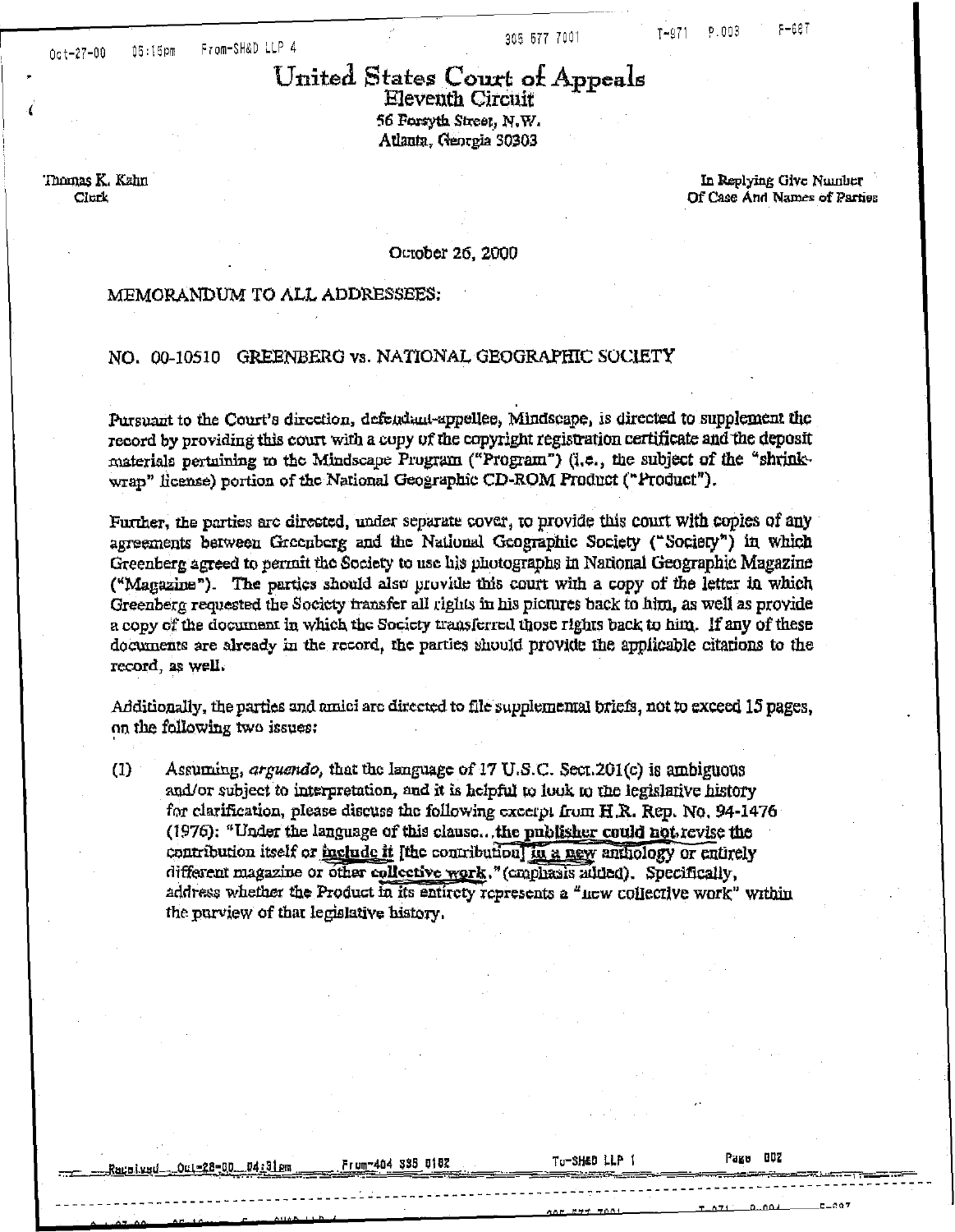(2) Address the issue of whether a change in the medium (from print  $\mu$ ) digital) for the collective set of individual issues of the Magazine (ear.h of which constitutes a collective work), integrated together with the Moving Sequence and the Program constitutes a new product, in a new medium, in a new market, that transcends the publisher's privilege in Sect. ZOl(C).

Each party and amicus shall have 20 days from the date of this notice in which to submit to the Court the requested documents and supplemental briefs. These items must physically be received in this office by the due date (November 15, 2000).

This notice is being sent to counsel by facsimile transmission. A hard copy of this notice will also be placed in the mail for counsel's files. If there are any questions regarding the above, please contact the Clerk's office immediately.

### Sincerely,

### THOMAS K. KAHN, Clerk

 $BY:$  Brenda H. McConnell. Manager  $\frac{1}{6}$ CaseClosing/(404) 335-6209

Reply to Brenda McConnell at the above number or Jenifer Alexander at (404) 335-6172.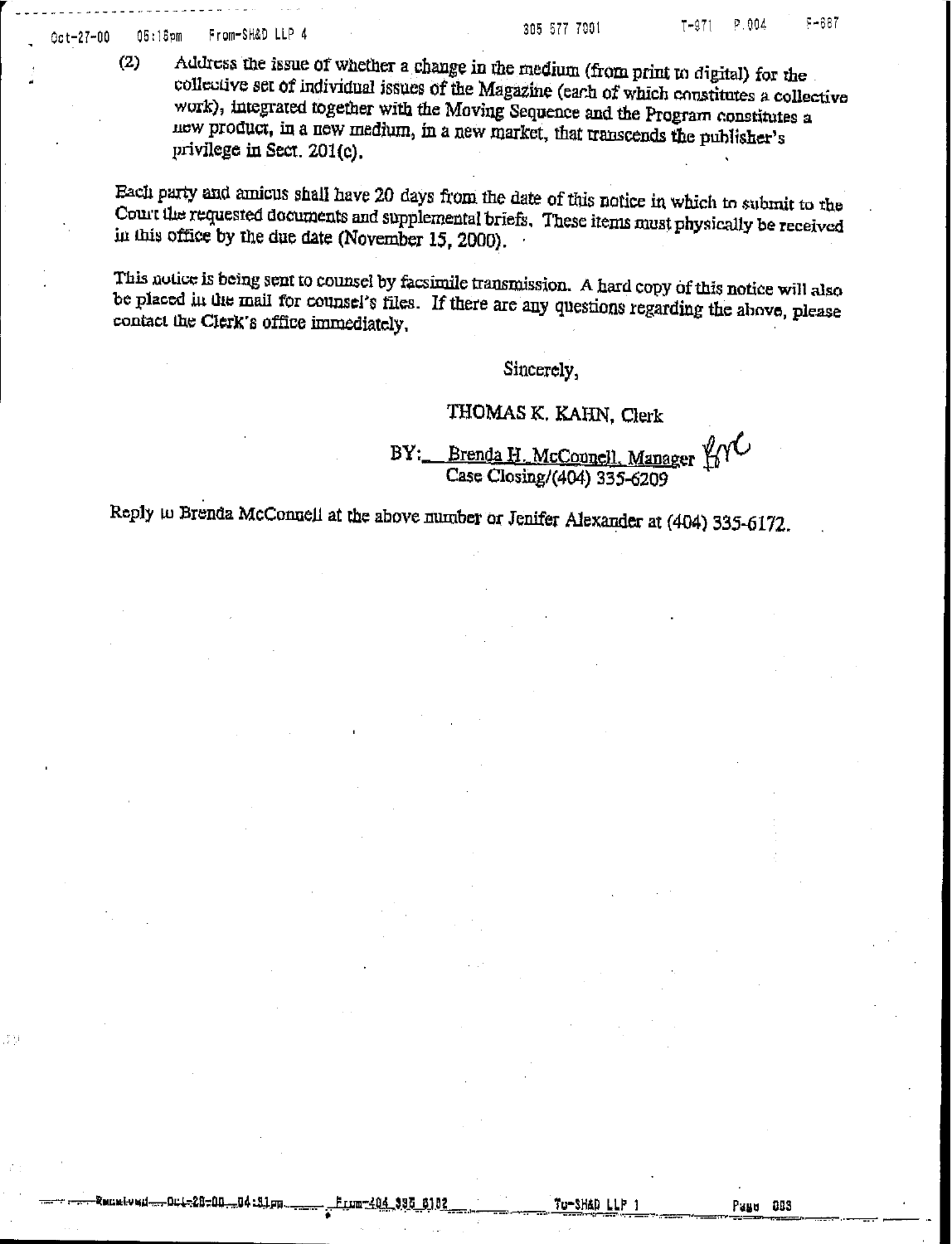$T-119$   $P.005$ **"FXHIBIT**   $1 - 211$ 

# National Geographic Magazine

### WASHINGTON, D. C. 20036

June 14. 1989

KENT J. KOBERSTEEN **ALEISTANT DIRECTOR OF PHOTOGRAPHY** 

> Mr. Jerry Greenberg 6840 S.W. 92nd Street Miami, FL 33156

Dear Jerry:

This letter, when signed by both parties, will constitute your agreement as a freelance photographer with the National Geographic Society ("NGS") to photograph Fennekamp Reef Park(#05738) for National Geographic Magazine.

1) This assignment will extend for 20 days. Your compensation will be at the rate of:

(a) \$350 par day for days spent shooting or in field research (1.c., research directly germane to producing the coverage); and

(b) one half of the above rate per day for days spent in traval (including arranging or waiting for travel); on standby, in the field or clsewhere; or in consulting with NGS editors ("editorial days").

2) Your compensation is subject to the following provisions:

(a) Work beyond the anticipated assignment days mentioned above will be compensated at the same daily rates as above. Should it become necessary to extend this assignment for additional days, you must get authorization to do so from the Director of Photography, the Assistant Director of Photography or the Illustrations Editor assigned to the project.

(b) The total compensation paid to you for this assignment will be applied against the page rate of \$300 a page for the National Geographic Magazine, or a minimum of \$100 a transparency, whichever is greater.

3) When working for NGS, you will carefully avoid doing similar work for publications which NGS would consider to be editorially competitive with it. You will advise NGS promptly of any possible conflict of  $\sim$   $$ interest that may develop. You also will take care not to grant any prepublication interviews or assist in any way in the preparation of any prepublication articles or other press coverage in any medium which would reveal the subject matter, editorial content or the scheduling of an assignment, article or story for the National Geographic Society.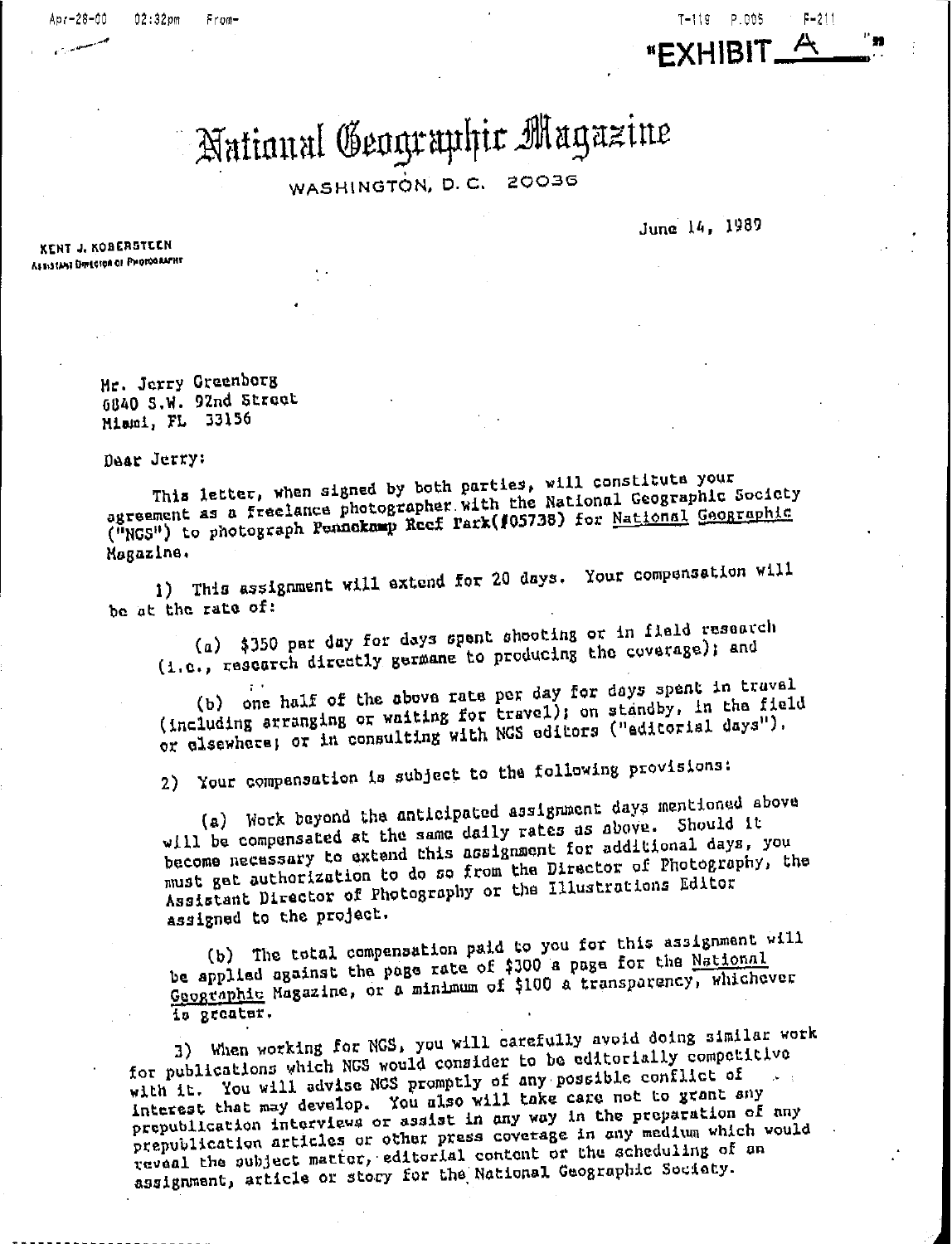Hr. Jerry Greenberg -2- -2- June 14, 1989 (Pennekamp Reef Park/#05738)

4) By this Agreement you warront to NGS that publicdtion of any photographs taken by you on this assignment will not infringe upon any tight of ptivacy, copyright or any other proprietaty right of a third P&tty.

5) All photographs taken by you under this Agreement will be coneidered a5 specially commissioned for use by NGg dnd upon. creation all rights, including the copyright and world publication rights, to these photographs will automatically, by virtue of this Agreement, be deemed transfarred exclusively and indefinitely to NGS, subject to the following provisions:

(a) all photographs will be returned to you along with all rights to said photographs under the following conditions:  $(1)$  nona may be made available to anyone for publication until sixty days after NGS haa published its selections; (i1) it is understood that any necessary rights clearance or release for non~NGS publication is you: independent responsibility; and (iii) NOS may make and retain copies of some of the photographs ("reference selects") for reference purposes only in its Illustrations Library;

(b) you grant to NGS without additional charge the right to use your name, likeness and biographical material in connection with tho publication of any photographs tetained by NOS under this Agreement;

(c) NGS may crop your photographs.

6) You undertake all work under this Agreement as an independent contractor. NGS assumes no responsibility for your health, safety or property or that of any person accompanying or assisting you. While on assignment in the field you will be covered by NGS's accident insurance policy, which provides a payment of \$200,000 to you in the event of total disability or to your beneficiary, specified below, in the event of death, and lesser coverage for other injuries. The policy also provides up to \$10,000 for excess medical coverage, i.e. for costs beyond those covered by your own personal accident nnd health coverages. The above coverage is restricted to you alone.

7) While you are on NGS assignment, NGS will pay or reimburse you for all reasonable expenses and will supply you with film and processing. At the close of this assignment you will provide NGS with a diary of your activities while on assignment, including an accurate and complete record of the people and places represented in your photographs. A final accounting of expenses. supplies, etc. for an assignment will be due to NGS no later than two weeks after the work on that assignment is finished. Failure to reconcile expense/supply accounts with NGS in a timely manner .may impede payment of fees.

8) Your work on this assignment will not be considered complete until so indicated by the Illustrations Editor. At the end of the assignment you will deliver to NGS all photographs you have taken on this assignment as well as complete captions for your photographs. You will be available for a projection session with the editor to explain your work. If you are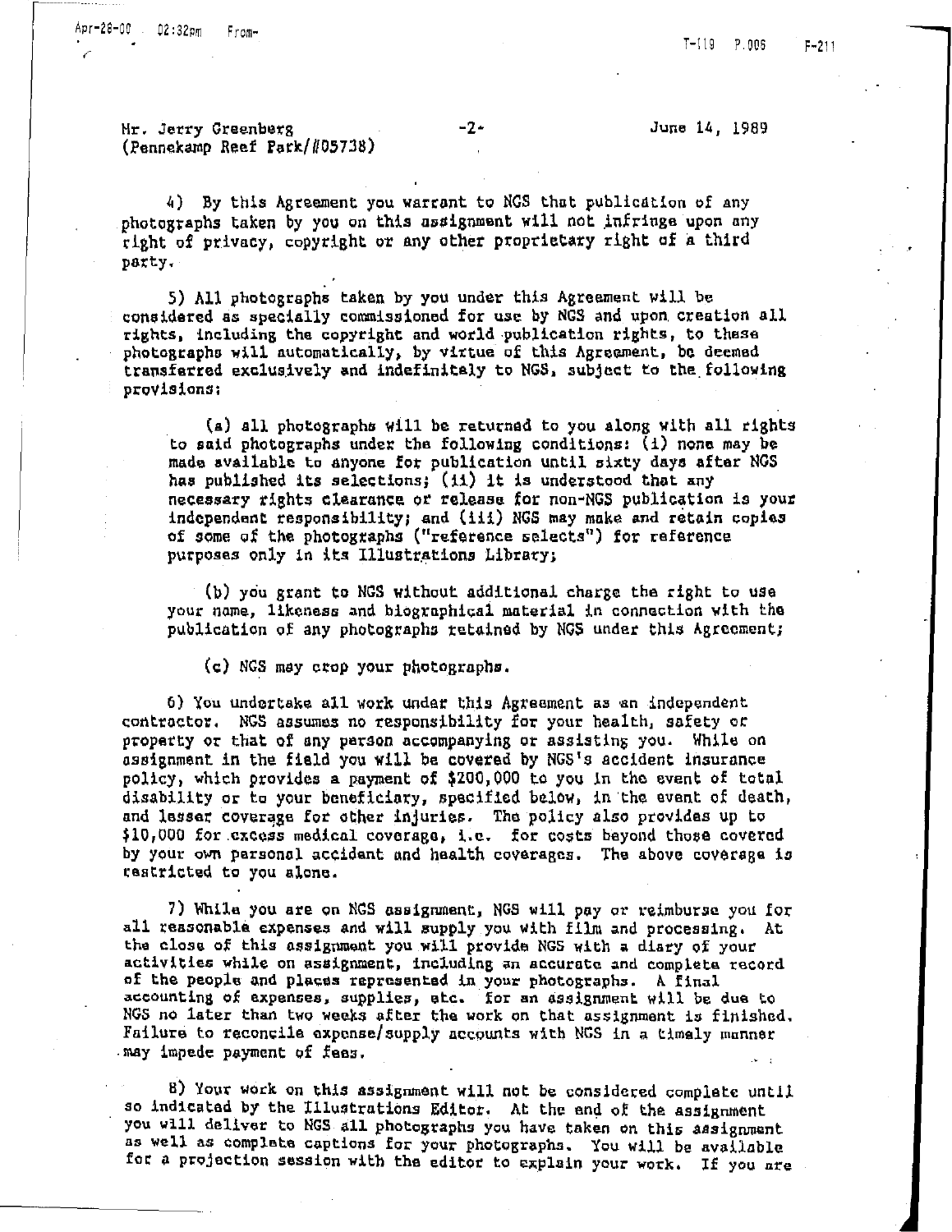$-3-$ 

June 14, 1989

Mr. Jerry Greenberg (Pennekamp Reef Park/#05738)

called back for editorial consultation, you will be paid a fee of \$175 per day plus expenses.

9) This agreement cannot be modified except by written instrument signed by both of us.

If the foregoing is acceptable, please sign and return the enclosed copy of the Agreement to ma.

Έv

Sincerely yours,

cepted! read me G  $-523 - 872$ Date Social Security Federal ID#

Check to be Written to the Order of

Credit Line to read

**WEENBARG** 

ERRY GREENBERG

ALL RIGHTS RESERVED

J. Koberstaan Kent

NATIONAL GEOGRAPHIC SECIETY

ciary Insuran

Relat ぬ 57 33/56

Address

(For NGS records): Executed copy received:

Date

KJK/mac

 $\mathcal{L}$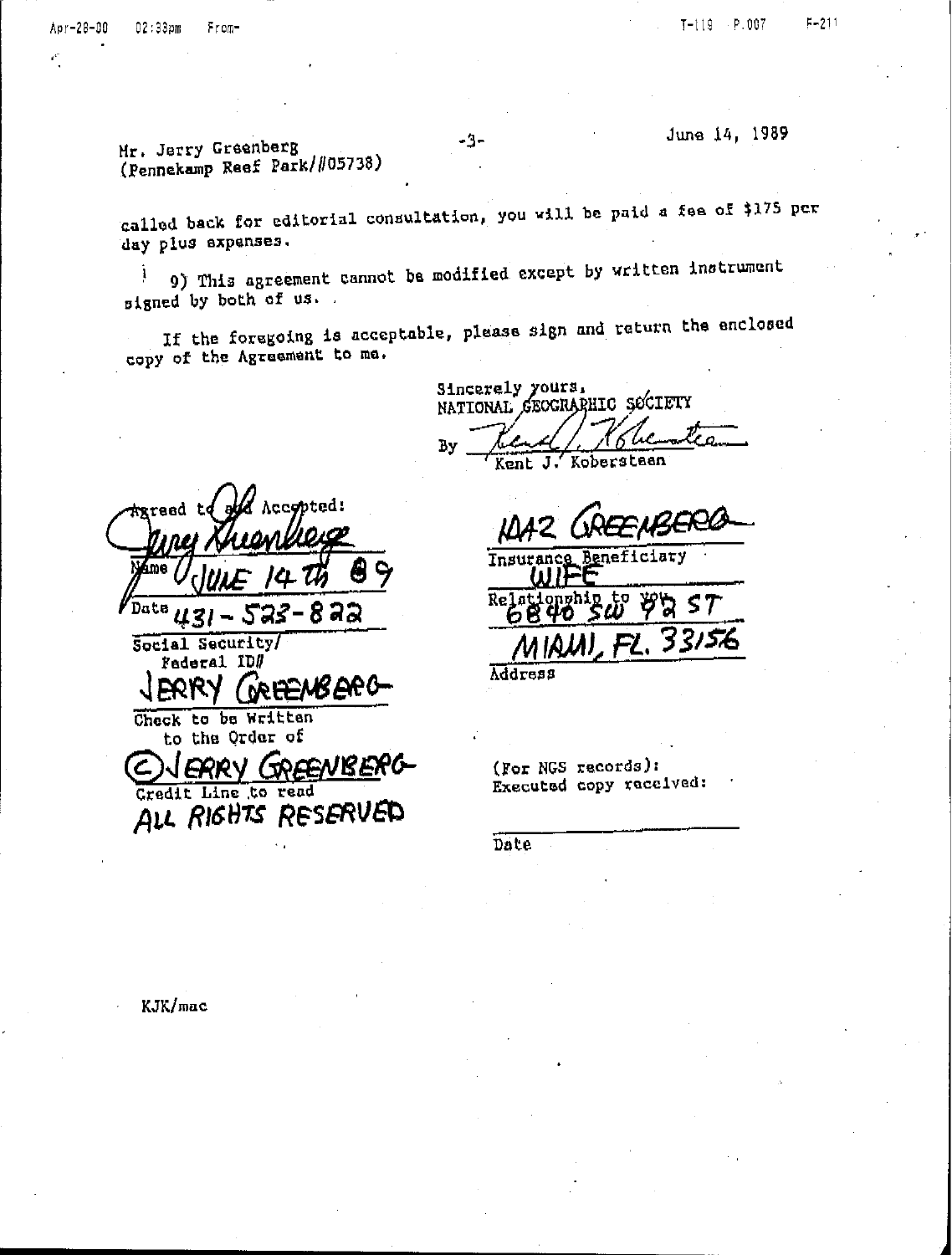T-119 P.008 F-211

Apr-2S-0D 02:33pm From-

"

National Geographic Magazine WASHINGTON, D. C. 20036

---- ----------- -------------- - - - - - - - - - - -- - - - - - - - - - - - - - - - - - - - **- --** - - - - - - ---- - - - - - - - - - - - - - - - - -- - - - - - - - - - - --

ROBERT S. PATTON ILLUSTAATIONS **É** DITON

**"EXHIBIT\_E** 

, " .

 $\cdot$  . .

I I \ I

#### May 9, 1990

Mr. Jerry Greenberg 6840 S.W. 92nd Street Miami, Florida 33156

Dear Jerry:

Enclosed is our check in the amount of  $$3,000$  in payment for the one-time use of your two panoramas and one stock photograph with our upcoming Pennekamp Reef Park article. Enclosed also is our voucher with an itemization of' the transparencies and rates. We will retain the originals of the 1961 "wall" panorama in our files for safety, as before.

The remaining published photographs are from the 1989 assignment and payment has already been made to you through the minimum guarantee. Under the terms of the' assignment, the originals of the published pictures will be returned to you as<br>soon as they have been video disked for our files. The yellow soon as they have been video disked for our files.<br>boxes and workbox will be returned shortly as well.

Hope all is well with you.

Sincerely

Robert S. Patton Illustrations Editor

RSP/j<br>Enc.: check #269421/\$3,000<br>voucher #25980<br> $\rightarrow$  7 Ene.: check ~269421/\$3,OOO voucher  $#25980$ Jerry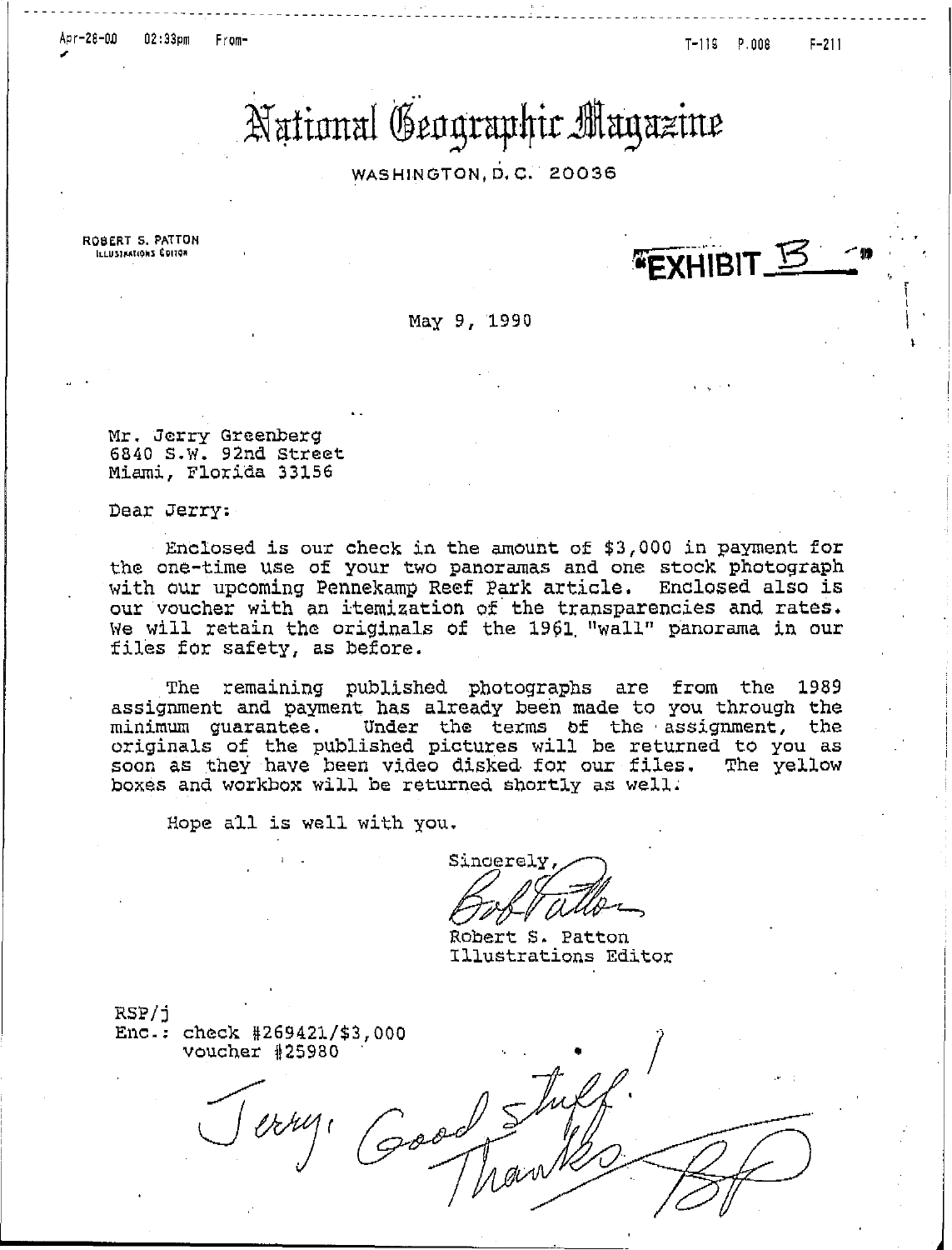| Apr-28-00  | $02:34$ pm<br>From-                                                  |                                                                                                                                                                                                                                                                       |                               | $1 - 113$<br>ديود را | $1^{4+2}$ ( 1 ) |
|------------|----------------------------------------------------------------------|-----------------------------------------------------------------------------------------------------------------------------------------------------------------------------------------------------------------------------------------------------------------------|-------------------------------|----------------------|-----------------|
|            |                                                                      | NATIONAL GEOGRAPHIC SOCIETY<br>SEVENTEENTH AND M STREETS, N.W.                                                                                                                                                                                                        | 25980                         |                      |                 |
|            |                                                                      |                                                                                                                                                                                                                                                                       | <b>WASHINGTON, D.C. 20036</b> |                      |                 |
|            |                                                                      |                                                                                                                                                                                                                                                                       |                               |                      |                 |
|            |                                                                      |                                                                                                                                                                                                                                                                       |                               |                      |                 |
|            | Mr. Jerry Greenberg<br>6840 S.W. 92nd Street<br>Miami, Florida 33156 |                                                                                                                                                                                                                                                                       |                               |                      |                 |
|            |                                                                      |                                                                                                                                                                                                                                                                       |                               |                      |                 |
|            |                                                                      | THE ATTACHED CHECK IS IN SETTLEMENT OF ITEMS LISTED BELOW. IF INCORRECT, PLEASE RETURN THIS VOUCHER WITH CHECK.                                                                                                                                                       |                               |                      |                 |
|            |                                                                      | <b>DESCRIPTION</b>                                                                                                                                                                                                                                                    |                               |                      | <b>AMOUNT</b>   |
|            |                                                                      | Payment for the one-time reproduction rights to two panoramas,<br>one made up of 5 color transparencies and one made up of 2 color<br>transparencies, at the rate of \$1,250 per panorama, appearing in<br>the Pennekamp Reef article in National Geographic Magazine |                               | \$2,500.00           |                 |
|            |                                                                      | and payment for the one-time reproduction rights to one stock<br>photograph at the rate of \$500 per photograph, appearing in the<br>Pennekamp Reef article in National Geographic Magazine                                                                           |                               | 500.00<br>\$         |                 |
|            |                                                                      |                                                                                                                                                                                                                                                                       | Total:                        |                      | \$3,000.00      |
| Panoramas: | $JG - 260$<br>$JG - 261$<br>$JG - 262$                               | Stock: JG-978                                                                                                                                                                                                                                                         |                               |                      |                 |
|            | JG-263<br>$JG_{\overline{d}}$ 264                                    |                                                                                                                                                                                                                                                                       |                               |                      |                 |
|            | JT2-23<br>$JT2 - 24$                                                 |                                                                                                                                                                                                                                                                       |                               |                      |                 |
|            |                                                                      |                                                                                                                                                                                                                                                                       |                               |                      |                 |
|            |                                                                      |                                                                                                                                                                                                                                                                       |                               |                      |                 |
|            |                                                                      |                                                                                                                                                                                                                                                                       |                               |                      |                 |
|            |                                                                      |                                                                                                                                                                                                                                                                       |                               |                      |                 |
|            |                                                                      |                                                                                                                                                                                                                                                                       |                               |                      |                 |
|            |                                                                      |                                                                                                                                                                                                                                                                       |                               |                      |                 |
|            |                                                                      |                                                                                                                                                                                                                                                                       |                               |                      |                 |
|            |                                                                      |                                                                                                                                                                                                                                                                       |                               |                      |                 |
|            |                                                                      |                                                                                                                                                                                                                                                                       |                               |                      |                 |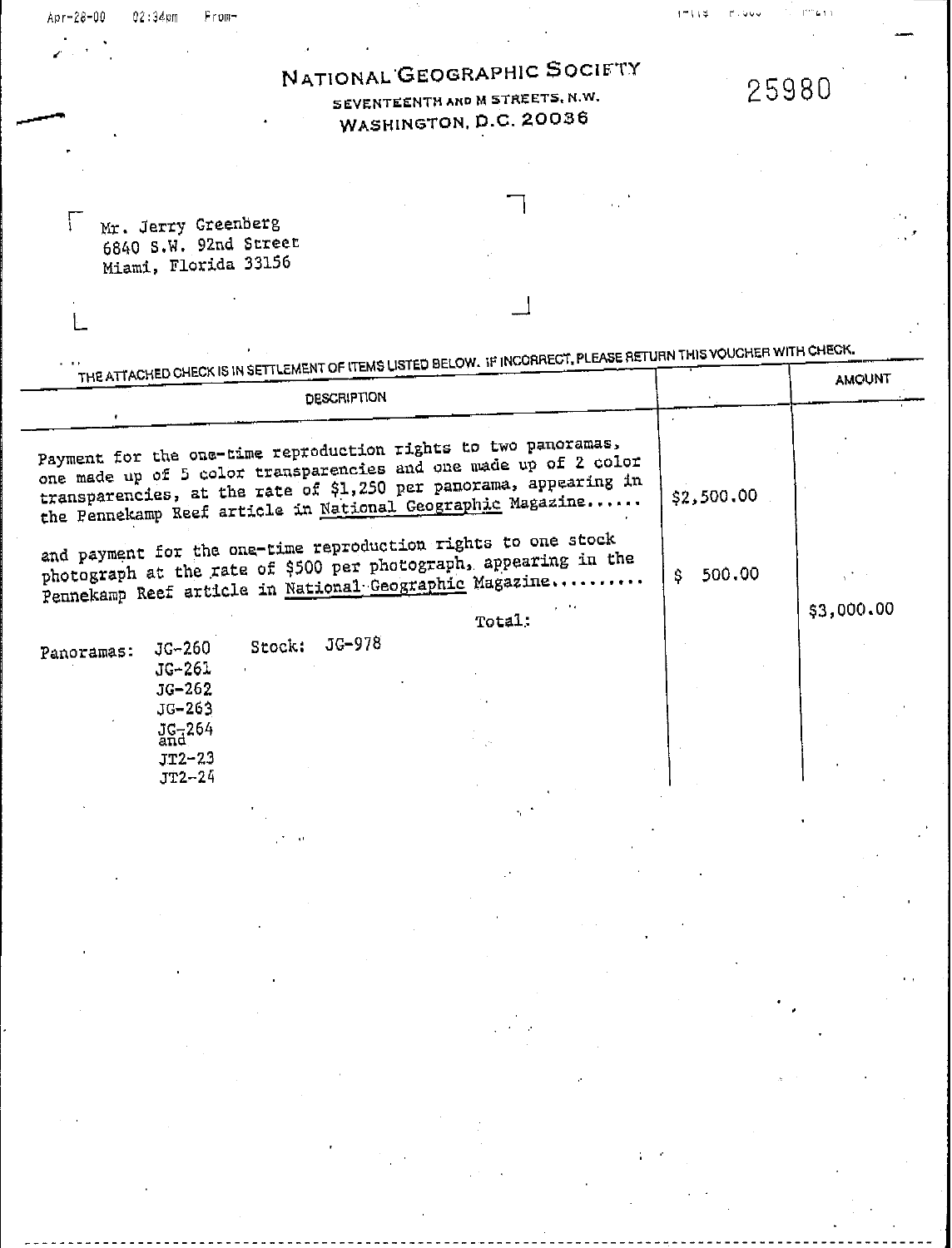r-119 POlO  $F - 211$ 

'. ,

I

January 15, 1990

 $F$ EXHIBIT

.,

Mr. Robert Patton NATIONAL GEOGRAPHIC MAGAZINE Washington D.C. 20036

Dear Dab:

By now, you have probably made you final selection on the photos you will be using on the Pennekamp Park story. I have enclosed a copy of an assignment of copyright on the three major pieces that I have done for the magazine. They are PENNEKAMP PARK (January, 1962), SHARKS (February, 1968) and BUCK ISLAND (May, 1971).

, .

If you intond to use any photographs from the original Pennekamp Park picce, the proper copyright credit should now read:

~19621 1990,Jorry Greenberg. Al~ rights reserved

Any other photographs of mine which will be used in the article should bear the copyright credit of:

G)1990, Jerry Greenberg. All rights reserved

Thank you on taking care of the above matters for me. As you know, copyrights are very important to me. In fact I am now filling out the proper RE form for the January, 1962 material, as it has been 28 years from its first publication.

There is one more item I want to check with you on. I understand that it is a practice of your news release department to place pieces with tho outside media about forthcoming articles'that will appear in the National Geographic Magazine. I would appreciate it if you would advise this department not to release any of my photographs to the outside media for this purpose. This is not a matter of money or the fact that I do not want to promote our" feature will will be coming out in the July 1990 issue. My only concorn on this matter is the problem of nowspapers and magazines getting my material trom the Geographic and plaeing theSe photographs in their picture "morgue" and having unauthorized use of them later on. I have had some problems with several newspapers some yenrs ago and do not want to go through this aggravation agains  $\cdot$ 

Sinderely yoy Jerly Greenberg

"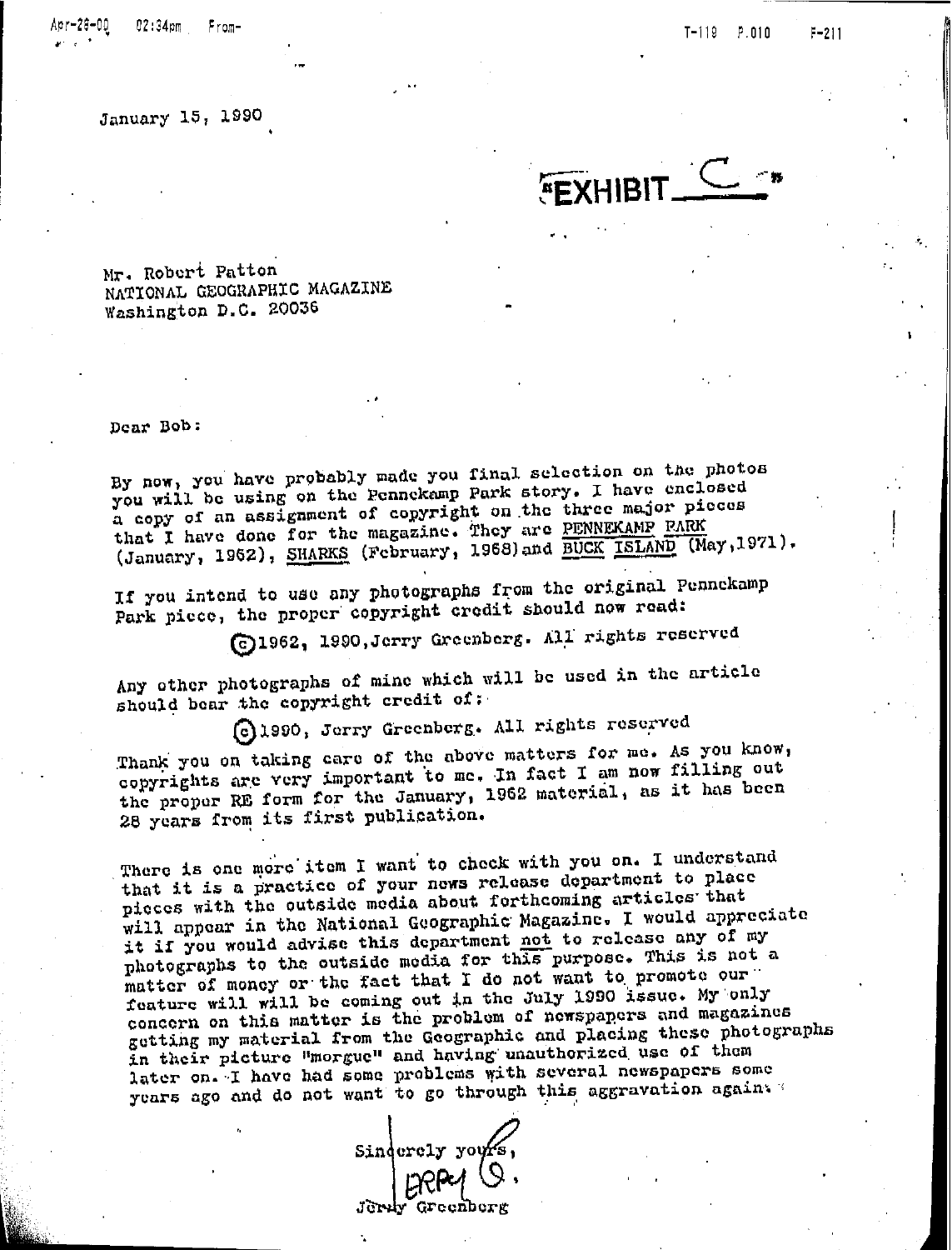### DISTRICT OF COLUMBIA The Bond Buyer - 08/14/2000 Copyright (c) 2000 American Banker, Inc. All Rights Reserved.

Moody's Investors Service has rated the National Geographic Society's first-ever public debt offering. The \$24.27 million of tax-exempt variable-rate revenue bonds, expected to sell Aug. 17, garnered a rating of Aa2/VMIG-1 from Moody's, but has not been rated by Standard & Poor's or Fitch. John C. Nelson, a senior vice president in Moody's public finance group, said the 501 (c)(3) organization is planning to use the Series 2000 bond proceeds mainly to fund renovations and equipment upgrades at its headquarters building in the District of Columbia.

Although the society, which he described as one of the oldest and most successful not for-profit organizations in the country, has considerable balance sheet assets, Nelson said Moody's gave the bonds an Aa2 rating because sales of its core product, National Geographic Magazine, and its U.S. membership base, are not growing. Although there is great overseas potential for its products, it is not clear if the society will be able to capture it, he said. The underwriter in the deal is Morgan Stanley Dean Witter, and the bonds are due to mature in 2014.

http //www.bondbuyer.com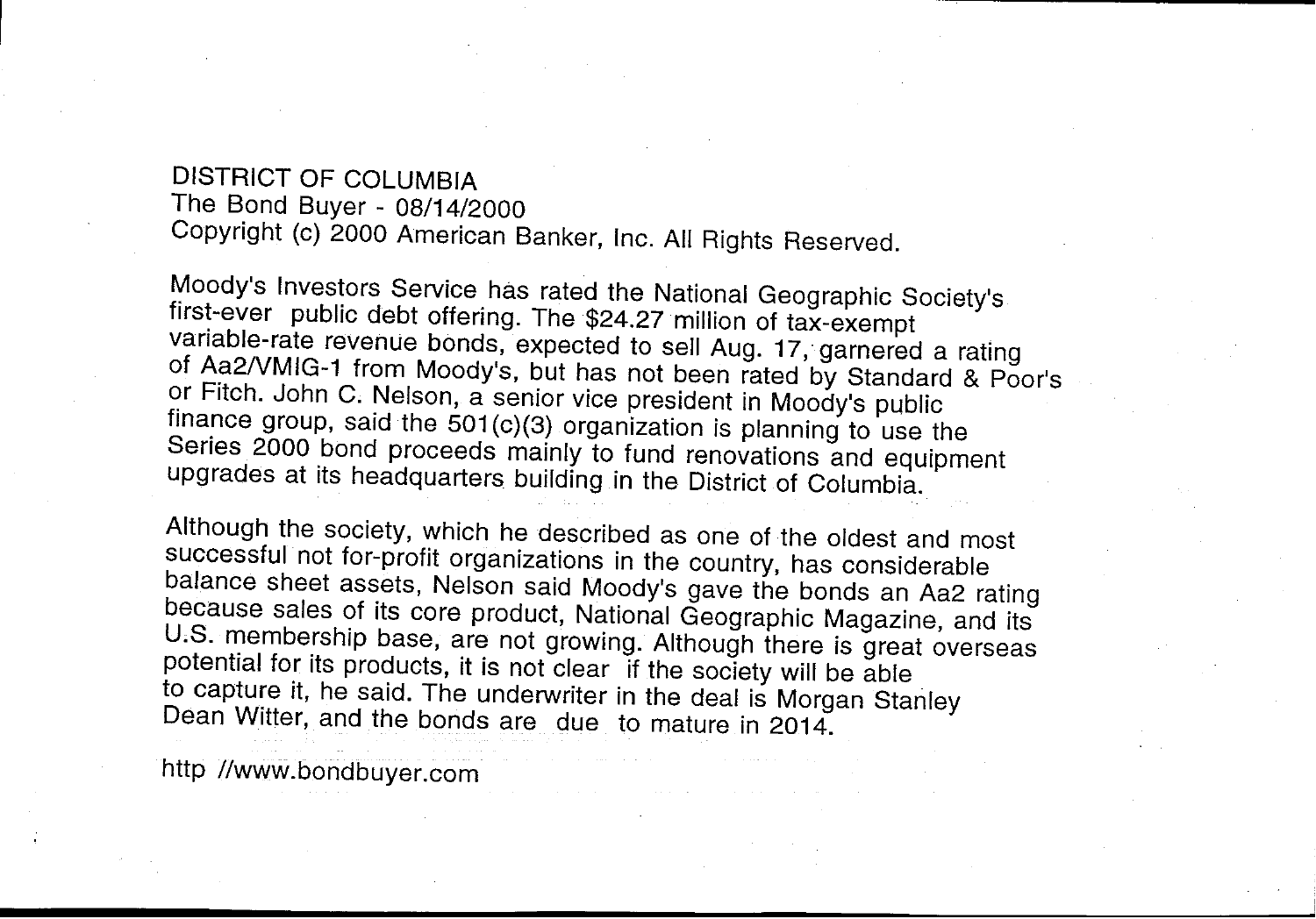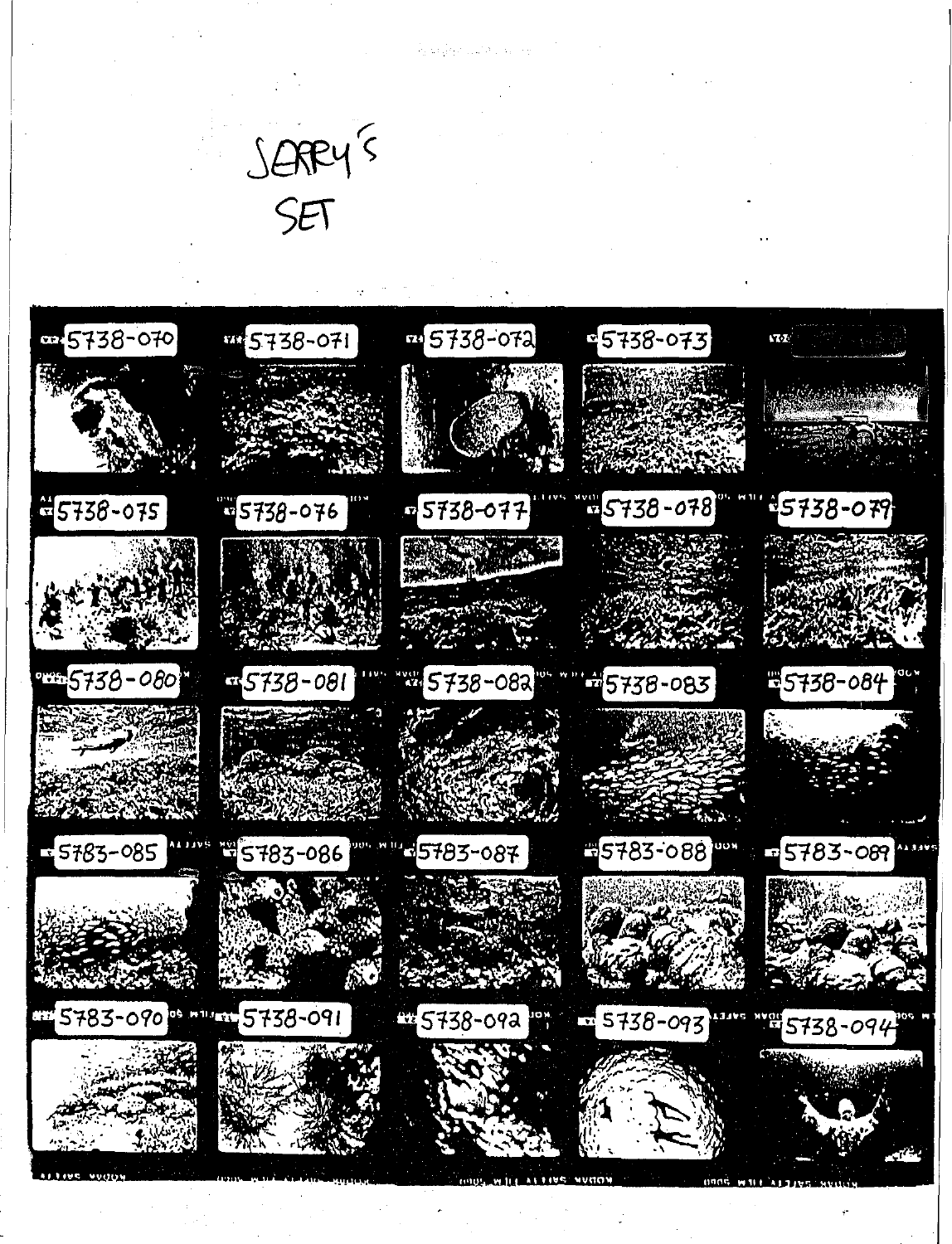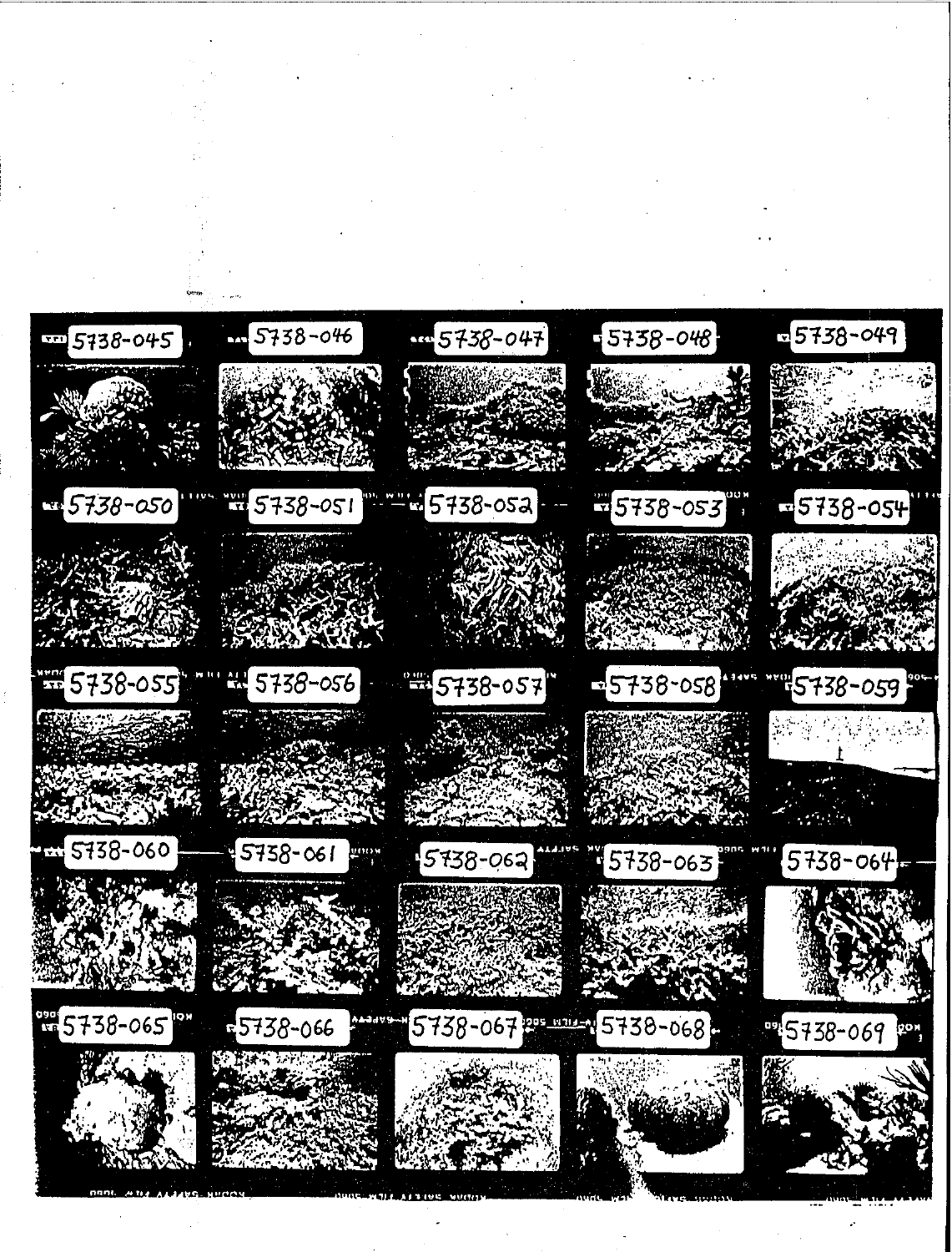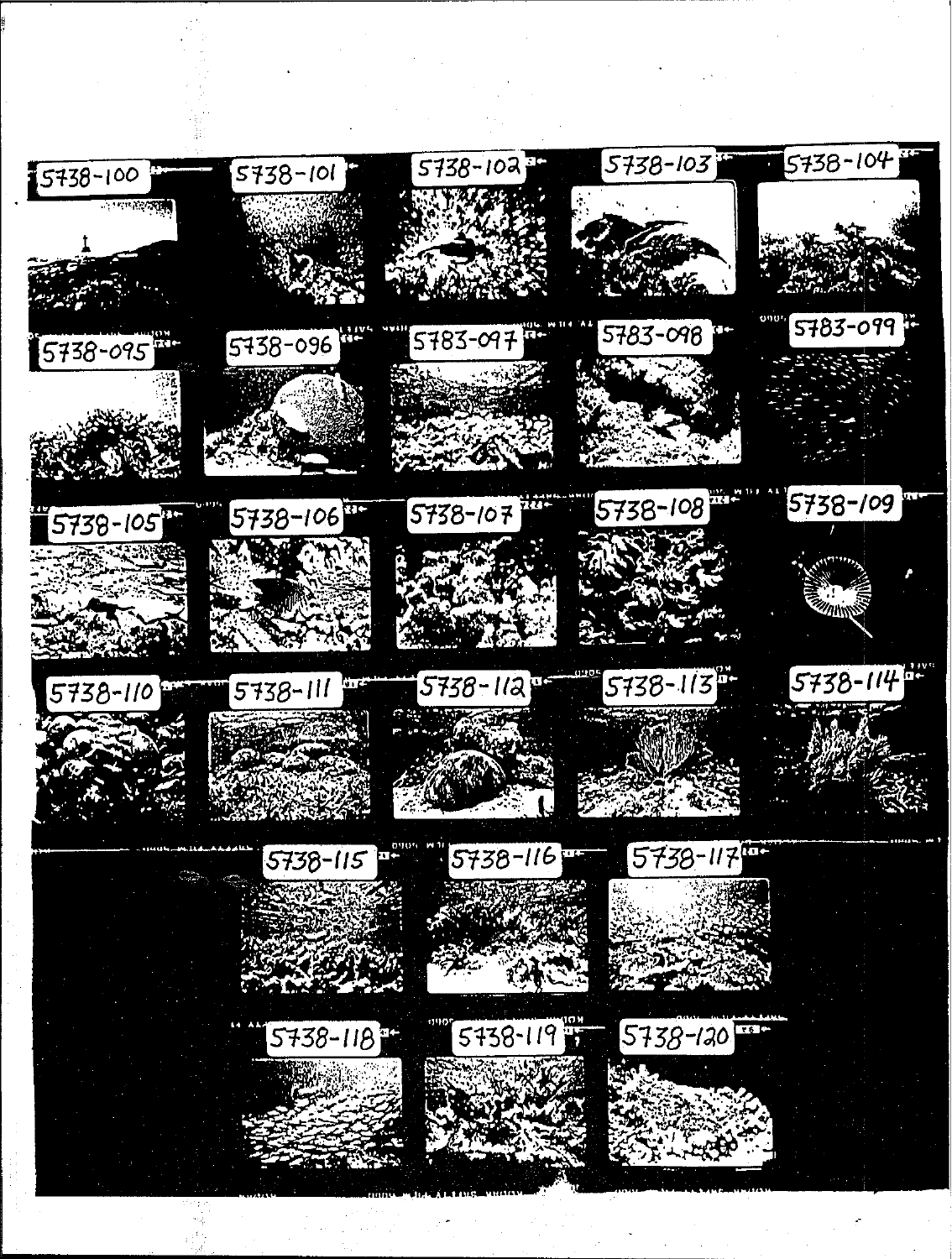## $\frac{1}{\sqrt{2}}$

| <b>CERTIFICATE OF COPYRIGHUREGISTRATION</b><br><sub>TES</sub> COPYR,<br>This certificate, issued under the seal of the Copyright<br>UNITED ST<br>Office in accordance with the provisions of section 410(a)<br>of title 17, United States Code, attests that copyright reg-<br>istration has been made for the work identified below. The |                                                                                                                                                                             |
|-------------------------------------------------------------------------------------------------------------------------------------------------------------------------------------------------------------------------------------------------------------------------------------------------------------------------------------------|-----------------------------------------------------------------------------------------------------------------------------------------------------------------------------|
|                                                                                                                                                                                                                                                                                                                                           | ORM VA<br>UNITED STATES COPYRIGHT OFFICE                                                                                                                                    |
|                                                                                                                                                                                                                                                                                                                                           | REGISTRATION NUMBER                                                                                                                                                         |
| information in this certificate has been made a part of the<br>π٦                                                                                                                                                                                                                                                                         | $204 - 406$                                                                                                                                                                 |
| Copyright Office records.                                                                                                                                                                                                                                                                                                                 | EFFECTIVE DATE OF REGISTRATION -                                                                                                                                            |
| ڿ<br>LORARY OF CON                                                                                                                                                                                                                                                                                                                        | MAR 1 1 1991<br>Month<br>Year<br>Oαγ                                                                                                                                        |
| REGISTER OF COPYRIGHTS<br>OFFICIAL SEAL<br>L SEAL SEAL SEAL AND RESEARCH THIS LINE. IF YOU NEED MORE SPACE, USE A SEPARATE CONTINUATION SHEET.                                                                                                                                                                                            |                                                                                                                                                                             |
| TITLE OF THIS WORK <b>Y</b>                                                                                                                                                                                                                                                                                                               | NATURE OF THIS WORK <b>Y</b> See instructions                                                                                                                               |
| NATIONAL GEOGRAPHIC SELECTS (5738-045 to 5738-120)                                                                                                                                                                                                                                                                                        | 76-PHOTOGRAPHS                                                                                                                                                              |
| <b>PREVIOUS OR ALTERNATIVE TITLES Y</b>                                                                                                                                                                                                                                                                                                   |                                                                                                                                                                             |
| PUBLICATION AS A CONTRIBUTION If this work was published as a contribution to a periodical, serial, or collection, give information about the<br>collective work in which the contribution appeared.<br>Title of Collective Work T                                                                                                        |                                                                                                                                                                             |
| If published in a periodical or serial give: Volume Y<br>Number Y                                                                                                                                                                                                                                                                         | Issue Date 7<br>On Pages T                                                                                                                                                  |
| NAME OF AUTHOR <b>Y</b><br>â<br>Jerry Greenberg                                                                                                                                                                                                                                                                                           | DATES OF BIRTH AND DEATH<br>Year Dorn ▼<br>Year Died Y<br>1927                                                                                                              |
| AUTHOR'S NATIONALITY OR DOMICILE<br>Was this contribution to the work a<br>Name of Country<br>"work made for hire"?<br>$\Box$ Yes<br>$\int$ Citizen of $\blacktriangleright$ $\ldots$ $\blacksquare$ $\blacksquare$ $\blacksquare$ $\blacksquare$ $\blacksquare$ $\blacksquare$<br>OR                                                     | WAS THIS AUTHOR'S CONTRIBUTION TO<br>THE WORK<br>if the answer to either<br>$\Box$ Yes $\boxtimes$ No<br>of these questions is<br>Anonymous?                                |
| <b>IX</b> No<br>Domiciled in A. U.S.A.                                                                                                                                                                                                                                                                                                    | "Yes," see detailed<br>Pseudonymous?<br>$\Box$ Yes $\boxtimes$ No<br>instructions.                                                                                          |
| <b>NATURE OF AUTHORSHIP</b><br>Briefly describe nature of the material created by this author in which copyright is claimed. Y<br>Under the law.<br>Jerry Greenberg shot these photographs in summer of 1989<br>the "author" of >                                                                                                         |                                                                                                                                                                             |
| NAME OF AUTHOR Y                                                                                                                                                                                                                                                                                                                          | DATES OF BIKTH AND DEATH<br>Year Born T<br>Year Died Y                                                                                                                      |
| <b>AUTHOR'S NATIONALITY OR DOMICILE</b><br>Was this contribution to the work a<br>Name of country<br>"work made for hire"?<br>$\Box$ Yes<br>Citizen of P.<br>OR.                                                                                                                                                                          | WAS THIS AUTHOR'S CONTRIBUTION TO<br><b>THE WORK</b><br>If the answer to citter<br>$\square$ Yes $\square$ No<br>Anonymous?<br>of these questions is<br>"Yes," see detailed |
| $\square$ No<br>Domiciled in $\blacktriangleright$<br>NATURE OF AUTHORSHIP<br>Briefly describe nature of the material created by this author in which copyright is claimed. $\blacktriangledown$                                                                                                                                          | Pseudonymous?<br>$\Box$ Yes $\Box$ No<br>instructions,                                                                                                                      |
| <b>NAME OF AUTHOR Y</b>                                                                                                                                                                                                                                                                                                                   | DATES OF BIRTH AND DEATH<br>Year Born Y<br>Year Died <b>Y</b>                                                                                                               |
| Was this contribution to the work a<br>AUTHOR'S NATIONALITY OR DOMICILE<br>Name of Country<br>" work made for hire"?<br>$\square$ Yes<br>OR { Citizen of >                                                                                                                                                                                | WAS THIS AUTHOR'S CONTRIBUTION TO<br><b>THE WORK</b><br>If the answer to either<br>Anonymous?<br>$\square$ Yes $\square$ No<br>of these questions is                        |
| □ No<br>Domiciled in ▶                                                                                                                                                                                                                                                                                                                    | "Yes," see detailed<br>- Pseudonymous?<br>$\Box$ Yes $\Box$ No<br>instructions.                                                                                             |
| NATURE OF AUTHORSHIP<br>Briefly describe nature of the material created by this author in which copyright is claimed. $\blacktriangledown$                                                                                                                                                                                                |                                                                                                                                                                             |
|                                                                                                                                                                                                                                                                                                                                           | DATE AND NATION OF FIRST PUBLICATION OF THIS PARTICULAR WORK<br>$\frac{1}{2}$ Day $\frac{1}{2}$ $\frac{1}{2}$ Year $\frac{1}{2}$<br>4 Nation                                |
| ,,,,,,,,,,,,,,,,,,,,,,,,,,,,,,,,,,,<br>YEAR IN WHICH CREATION OF THIS<br><b>WORK WAS COMPLETED This information</b><br>Complete this information $M$ onth<br>must be given.<br>ONLY If this work<br>1989                                                                                                                                  |                                                                                                                                                                             |
| ⊣ Year<br>in all cases,<br>has been published.<br>COPYRIGHT CLAIMANT(5) Name and address must be given gyen if the claimant is the<br>same as the author given in space $2.\blacktriangledown$                                                                                                                                            | APPLICATION RECEIVED                                                                                                                                                        |
| Jerry Greenberg                                                                                                                                                                                                                                                                                                                           | <b>WE ONE DEPOSIT RECEIVED</b>                                                                                                                                              |
| 6840 SW 92nd Street<br>Miami, Florida 33156                                                                                                                                                                                                                                                                                               | س∂.<br><b>Carlos</b> Carlos<br><b>ES TWO DEPOSITS RECEIVED</b>                                                                                                              |
| Sea instructions<br>belore completing<br>Pris space.<br>TRANSFER If the claimant(s) named here in space 4 are different from the author(s) named<br>in space 2, give a brief statement of how the claimant(s) obtained ownership of the copyright. $\mathbf{r}'$ .                                                                        | بتِّخّ<br><b>EL REMITTANCE NUMBER AND DATE</b><br>oo                                                                                                                        |
|                                                                                                                                                                                                                                                                                                                                           |                                                                                                                                                                             |
| MORE ON BACK > Complete all applicable spaces (numbers 5-9) on the toverse side of this pages.<br>· Sco detailed instructions.<br>. Sign the form at line 8.59                                                                                                                                                                            | DO NOT WRITE HERE:<br>Page 1 oL<br>pages                                                                                                                                    |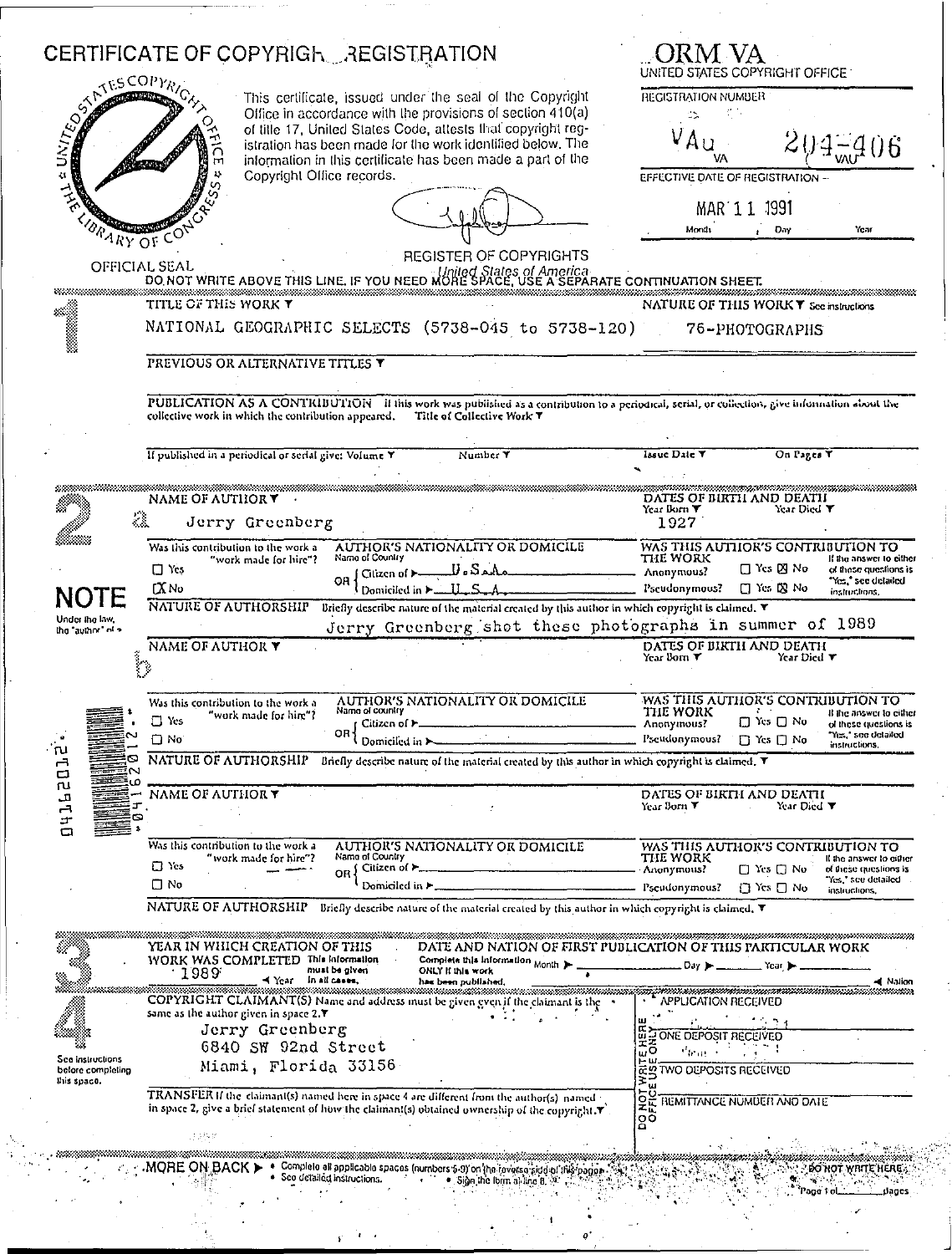|                                      |                                                                                                                                               |                                                                                                                                                                                                                                                                                                                             |                        | EXAMINED B.L                         |                                                                    | FORM VA                                |
|--------------------------------------|-----------------------------------------------------------------------------------------------------------------------------------------------|-----------------------------------------------------------------------------------------------------------------------------------------------------------------------------------------------------------------------------------------------------------------------------------------------------------------------------|------------------------|--------------------------------------|--------------------------------------------------------------------|----------------------------------------|
|                                      |                                                                                                                                               | $VAu = 204 - 406$                                                                                                                                                                                                                                                                                                           |                        | <b>CHECKED BY</b>                    |                                                                    |                                        |
|                                      |                                                                                                                                               |                                                                                                                                                                                                                                                                                                                             |                        | CORRESPONDENCE                       |                                                                    | FOR                                    |
|                                      |                                                                                                                                               |                                                                                                                                                                                                                                                                                                                             |                        | Yes                                  |                                                                    | COPYRIGHT<br>OFFICE                    |
|                                      |                                                                                                                                               |                                                                                                                                                                                                                                                                                                                             |                        | DEPOSIT ACCOUNT<br><b>FUNDS USED</b> |                                                                    | USE<br>ONLY                            |
|                                      |                                                                                                                                               | DO NOT WRITE ABOVE THIS LINE. IF YOU NEED MORE SPACE, USE A SEPARATE CONTINUATION SHEET.                                                                                                                                                                                                                                    |                        |                                      |                                                                    |                                        |
|                                      |                                                                                                                                               | PREVIOUS REGISTRATION Has registration for this work, or for an earlier version of this work, already been made in the Copyright Office?<br>T Yes <a> <a> No<br/> My our answer is "Yes," why is another registration being sought? (Check appropriate box)</a>&gt;&gt;&gt;&gt;&gt;&gt;&gt;&gt;&gt;&gt;&gt;&gt;&gt;&gt;</a> |                        |                                      |                                                                    |                                        |
|                                      |                                                                                                                                               | This is the first published edition of a work previously registered in unpublished form.                                                                                                                                                                                                                                    |                        |                                      |                                                                    |                                        |
|                                      | $\square$ This is the first application submitted by this author as copyright claimant.                                                       | I This is a changed version of the work, as shown by space 6 on this application.                                                                                                                                                                                                                                           |                        |                                      |                                                                    |                                        |
|                                      | If your answer is "Yes," give: Previous Registration Number Y                                                                                 | A.                                                                                                                                                                                                                                                                                                                          | Year of Registration T |                                      |                                                                    |                                        |
|                                      |                                                                                                                                               | tiin minimaan maantaa minimaa kannaa maantaa maantaa maantaa maantaa maantaa maantaa maantaa maantaa maantaa m                                                                                                                                                                                                              |                        |                                      |                                                                    |                                        |
|                                      |                                                                                                                                               | DERIVATIVE WORK OR COMPILATION Complete both space 6a & 6b for a derivative work; complete only 6b for a compilation.<br>a. Preexisting Material Identify any preexisting work or works that this work is based on or incorporates.                                                                                         |                        |                                      |                                                                    |                                        |
|                                      |                                                                                                                                               |                                                                                                                                                                                                                                                                                                                             |                        |                                      |                                                                    |                                        |
|                                      |                                                                                                                                               |                                                                                                                                                                                                                                                                                                                             |                        |                                      |                                                                    | See instructions                       |
|                                      |                                                                                                                                               | b. Material Added to This Work Give a brief, general statement of the material that has been added to this work and in which copyright is claimed. T                                                                                                                                                                        |                        |                                      |                                                                    | before completing<br>this space.       |
|                                      |                                                                                                                                               |                                                                                                                                                                                                                                                                                                                             |                        |                                      |                                                                    |                                        |
|                                      |                                                                                                                                               |                                                                                                                                                                                                                                                                                                                             |                        |                                      |                                                                    |                                        |
|                                      |                                                                                                                                               | . 1999 - 1999 - 1999 - 1999 - 1999 - 1999 - 1999 - 1999 - 1999 - 1999 - 1999 - 1999 - 1999 - 1999 - 1999 - 199<br>DEPOSIT ACCOUNT If the registration fee is to be charged to a Deposit Account established in the Copyright Office, give name and number of Account.                                                       |                        |                                      |                                                                    |                                        |
| Name $\P$                            |                                                                                                                                               |                                                                                                                                                                                                                                                                                                                             | Account Number Y       |                                      |                                                                    |                                        |
|                                      |                                                                                                                                               |                                                                                                                                                                                                                                                                                                                             |                        |                                      |                                                                    |                                        |
|                                      |                                                                                                                                               |                                                                                                                                                                                                                                                                                                                             |                        |                                      |                                                                    |                                        |
|                                      |                                                                                                                                               | CORRESPONDENCE Give name and address to which correspondence about this application should be sent. Name/Address/ApI/City/State/Zip T                                                                                                                                                                                       |                        |                                      |                                                                    |                                        |
|                                      | Jerry Greenberg<br>6840 SW 92nd Street                                                                                                        |                                                                                                                                                                                                                                                                                                                             | $\sim 10^{-1}$         |                                      |                                                                    |                                        |
|                                      | Miami, Florida 33156                                                                                                                          |                                                                                                                                                                                                                                                                                                                             |                        |                                      |                                                                    | Do sure lo                             |
|                                      |                                                                                                                                               | Area Code & Telephone Number                                                                                                                                                                                                                                                                                                | (305)<br>667-4051      |                                      |                                                                    | give your<br>daytime phone<br>∢ number |
|                                      | CERTIFICATION* 4, the undersigned, hereby certify that I am the                                                                               |                                                                                                                                                                                                                                                                                                                             |                        |                                      |                                                                    |                                        |
| Check only one $\P$<br>LX author     |                                                                                                                                               |                                                                                                                                                                                                                                                                                                                             |                        |                                      |                                                                    |                                        |
| C other copyright claimant           |                                                                                                                                               |                                                                                                                                                                                                                                                                                                                             |                        |                                      |                                                                    |                                        |
| C owner of exclusive right(s)        |                                                                                                                                               |                                                                                                                                                                                                                                                                                                                             |                        |                                      |                                                                    |                                        |
|                                      | authorized agent of Name of author or other copyright claimant, or owner of exclusive right(s)                                                |                                                                                                                                                                                                                                                                                                                             |                        |                                      |                                                                    |                                        |
|                                      |                                                                                                                                               |                                                                                                                                                                                                                                                                                                                             |                        |                                      |                                                                    |                                        |
|                                      | of the work identified in this application and that the statements made<br>by me in this application are correct to the best of my knowledge. |                                                                                                                                                                                                                                                                                                                             |                        |                                      |                                                                    |                                        |
|                                      |                                                                                                                                               | Typed or printed name and date $\Psi$ If this is a published work, this date must be the same as or later than the date of publication given in space 3.                                                                                                                                                                    |                        |                                      |                                                                    |                                        |
|                                      | Jerry Greenberg                                                                                                                               |                                                                                                                                                                                                                                                                                                                             |                        | dale F                               | March 5, 1991                                                      |                                        |
|                                      | Handwritten signature $(X)$                                                                                                                   |                                                                                                                                                                                                                                                                                                                             |                        |                                      |                                                                    |                                        |
|                                      |                                                                                                                                               | enturp                                                                                                                                                                                                                                                                                                                      |                        |                                      |                                                                    |                                        |
| MAIL<br><b>CERTIFI-</b>              | Name T                                                                                                                                        |                                                                                                                                                                                                                                                                                                                             |                        | . .                                  | Have you:<br>Completed all necessary                               |                                        |
| CATE TO.                             | Jerry Greenberg<br>Number/Street/Apartment Number Y                                                                                           |                                                                                                                                                                                                                                                                                                                             |                        |                                      | spaces?<br>● Signed your application in space                      |                                        |
| Certificate                          |                                                                                                                                               | 6840 SW 92nd Street                                                                                                                                                                                                                                                                                                         |                        |                                      | ● Enclosed check or money order<br>for \$10 payable to Register of |                                        |
| wiil bo<br>mailed in                 | City State/ZIP 1<br>ama                                                                                                                       | EL 0 HA Q.G                                                                                                                                                                                                                                                                                                                 |                        |                                      | Copyrights?<br>Enclosed your deposit material                      |                                        |
| Window <sub>Wo</sub><br>ci ivolo bo: |                                                                                                                                               |                                                                                                                                                                                                                                                                                                                             |                        |                                      | ilhiine application and teez.<br>uale ton Room o a Convert         |                                        |
|                                      |                                                                                                                                               |                                                                                                                                                                                                                                                                                                                             |                        |                                      | Mischel Condressevermite lott<br>こうこうかく<br>DE 20159. V             |                                        |
|                                      | connection with the application, shall be lined not more than \$2,500.<br>WU.S. GOVERNMENT PRINTING OFFICE: 1988-202-130 Philips              | IT U.S.C. I sociol: Any person wid knowingly makes a laise representation of a malorial act in the application for explicit the significant lines in a socion 409, or in adviseinto statement lied in                                                                                                                       |                        |                                      |                                                                    |                                        |
|                                      |                                                                                                                                               |                                                                                                                                                                                                                                                                                                                             |                        |                                      |                                                                    | Juna 1988-100,000                      |

÷

 $\bar{\beta}$ 

Juna 1988 100,000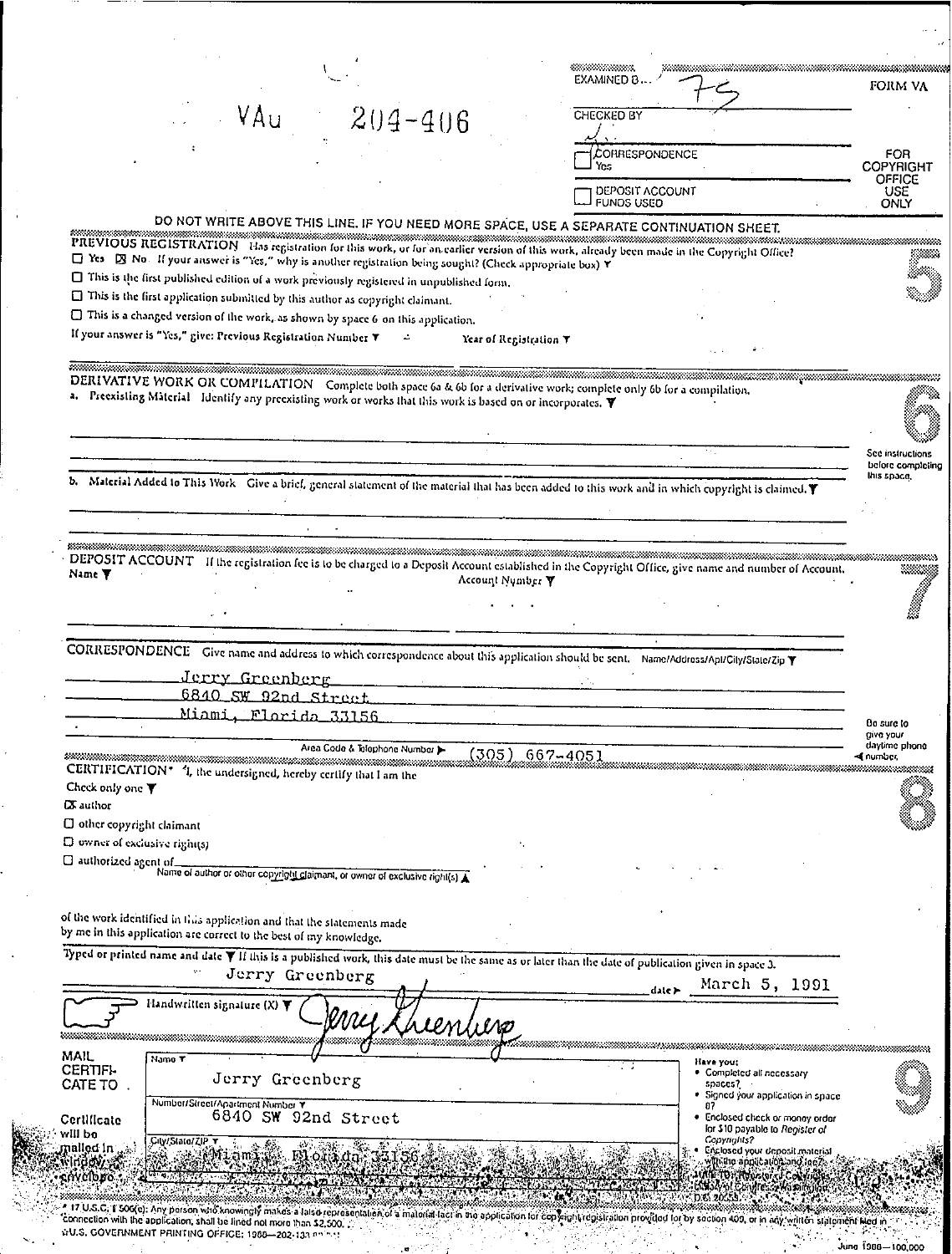## National Geographic Society

WASHINGTON, D. C. 20036

SUZANNE OUPRE **JULY 3, 1989** 

**CORPORATE COUNSEL**

Mr. Jerry Greenberg 6840 S.W. 92nd Street Miami, Florida 33156

Dear Mr. Greenberg:

The National Geographic Society hereby assigns to you all right, title and interest, including copyright, in the following photographs that were selected for the Society's permanent collection:

- -- U.S. National Parks Virgin Islands File No. JG-964 Date: October 1965
- -- U.S. National Parks Virgin Islands File No. JG-975 Date: October 1965 Published in Treasures in the Sea, p. 13
- -- U.S. National Parks Virgin Islands File No. JG-976 Date: October 1965
- U.S. National Parks Virgin Islands File No. JG-984 Date: October 1985

-621

Sincerely yours,

Suzannit injari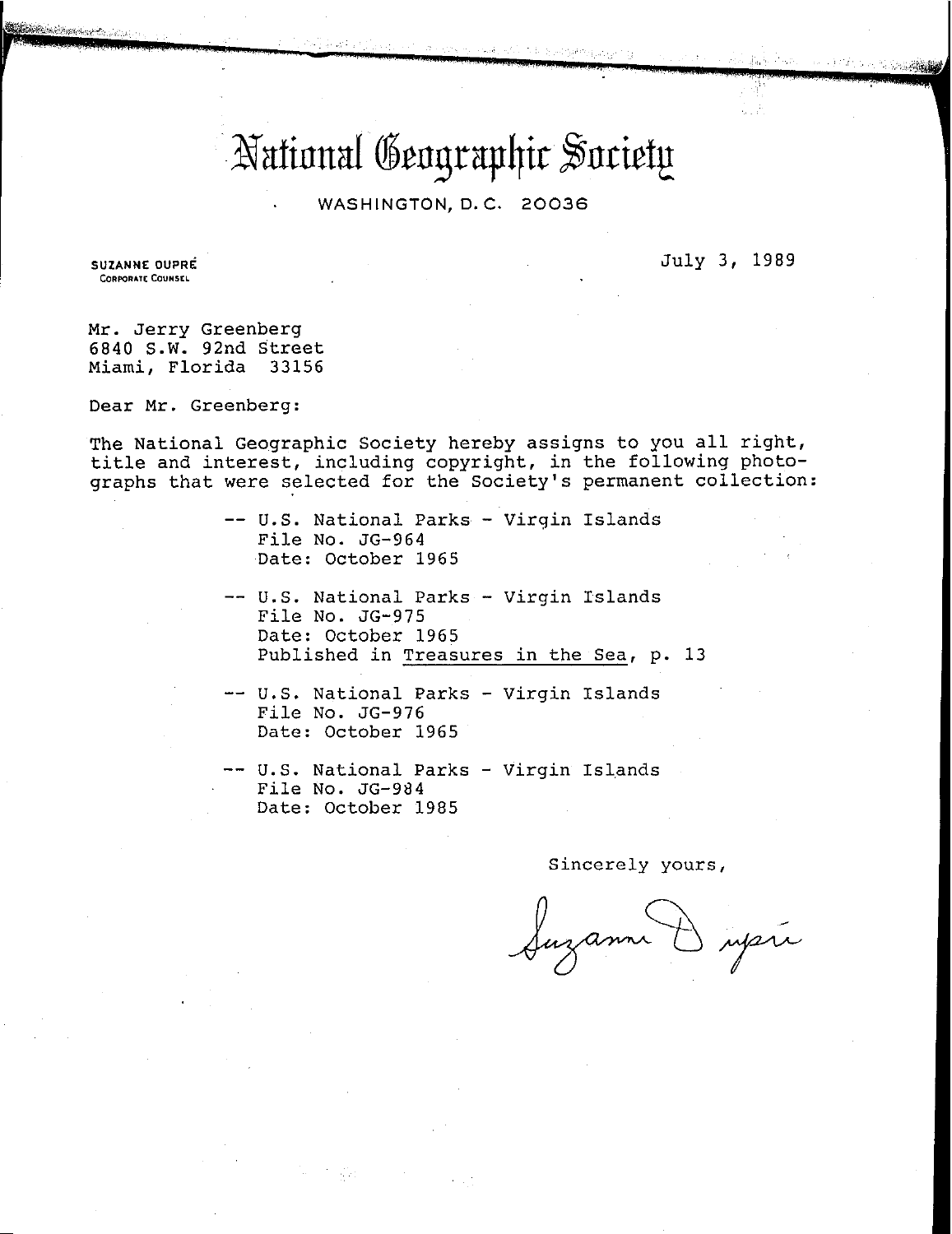### National Geographic Magazine

... $\sim$ 

WASHINGTON, D.C. 20036

**SUSAN A.SMITH DIRecToR or SUPPORT SERVIces PHOTOGRAPHY**

July 10, 1989

Mr. Jerry Greenberg 6840 s.w. 92nd Street Miami, Florida 33156

Dear Mr. Greenberg:

I am happy to be able to return to you four of your photographs that were originally part of your 1965 Virgin Islands coverage and that were retained for our permanent collection to offset a minimum guarantee.

A letter from Suzanne Dupre assigning copyright to you is

Sincerely, Susan Smith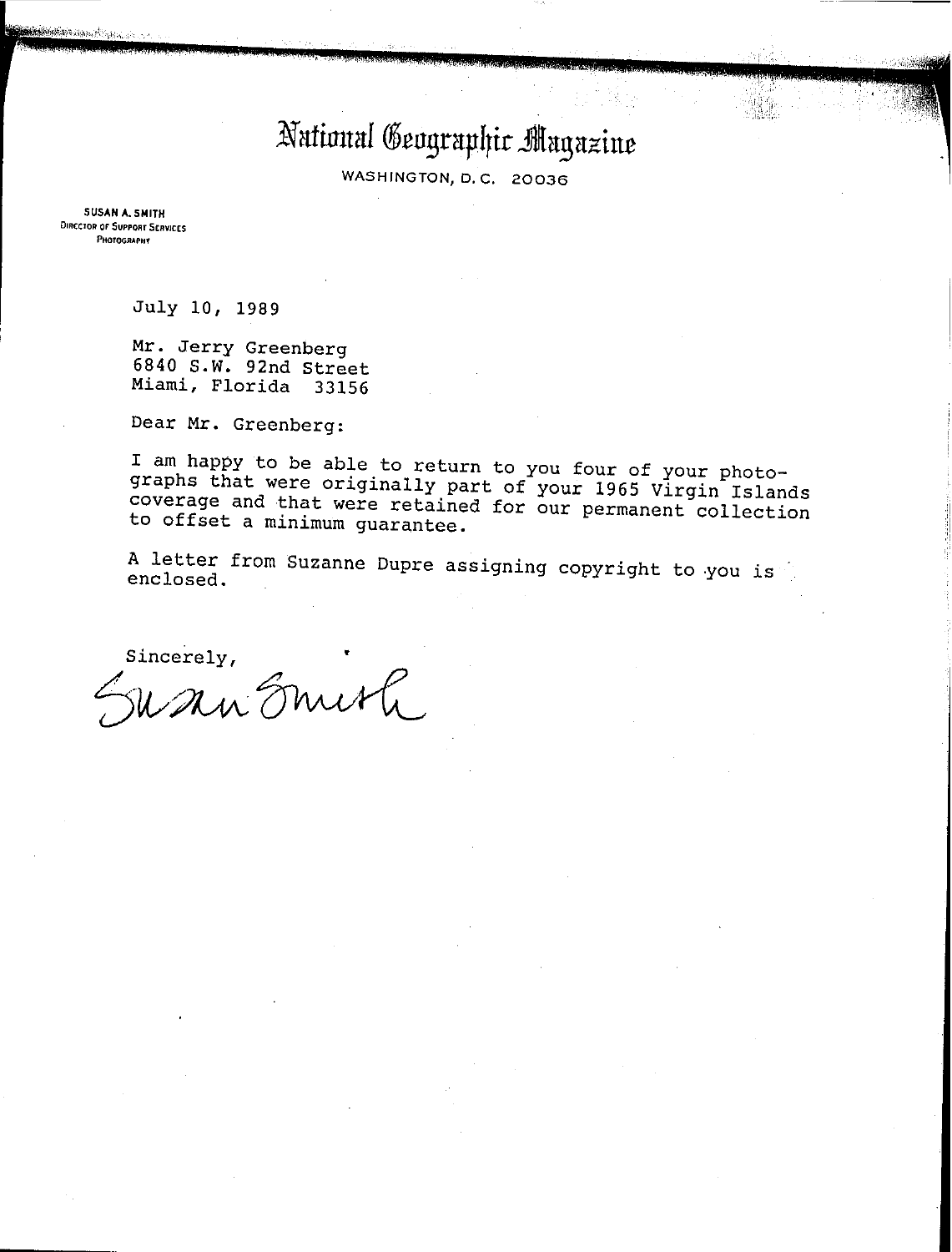### National Geographic Magazine

WASHINGTON, D. C. 20036

**SUSAN A. SMITH OIRCCfOR or SUPPORT SUVICC\$ PHOTOGRAPH'**

July 10, 1989

**Mr.** Jerry Greenberg 6840 **S.W.** 92nd Street Miami, Florida 33156

Dear **Mr.** Greenberg:

I am happy to be able to return to you four of your photographs that were originally part of your 1965 Virgin Islands coverage and that were retained for our permanent collection to offset <sup>a</sup> minimum guarantee.

<sup>A</sup> letter from Suzanne Dupre assigning copyright to ·you is enclosed.

Sincerely, Swan Smith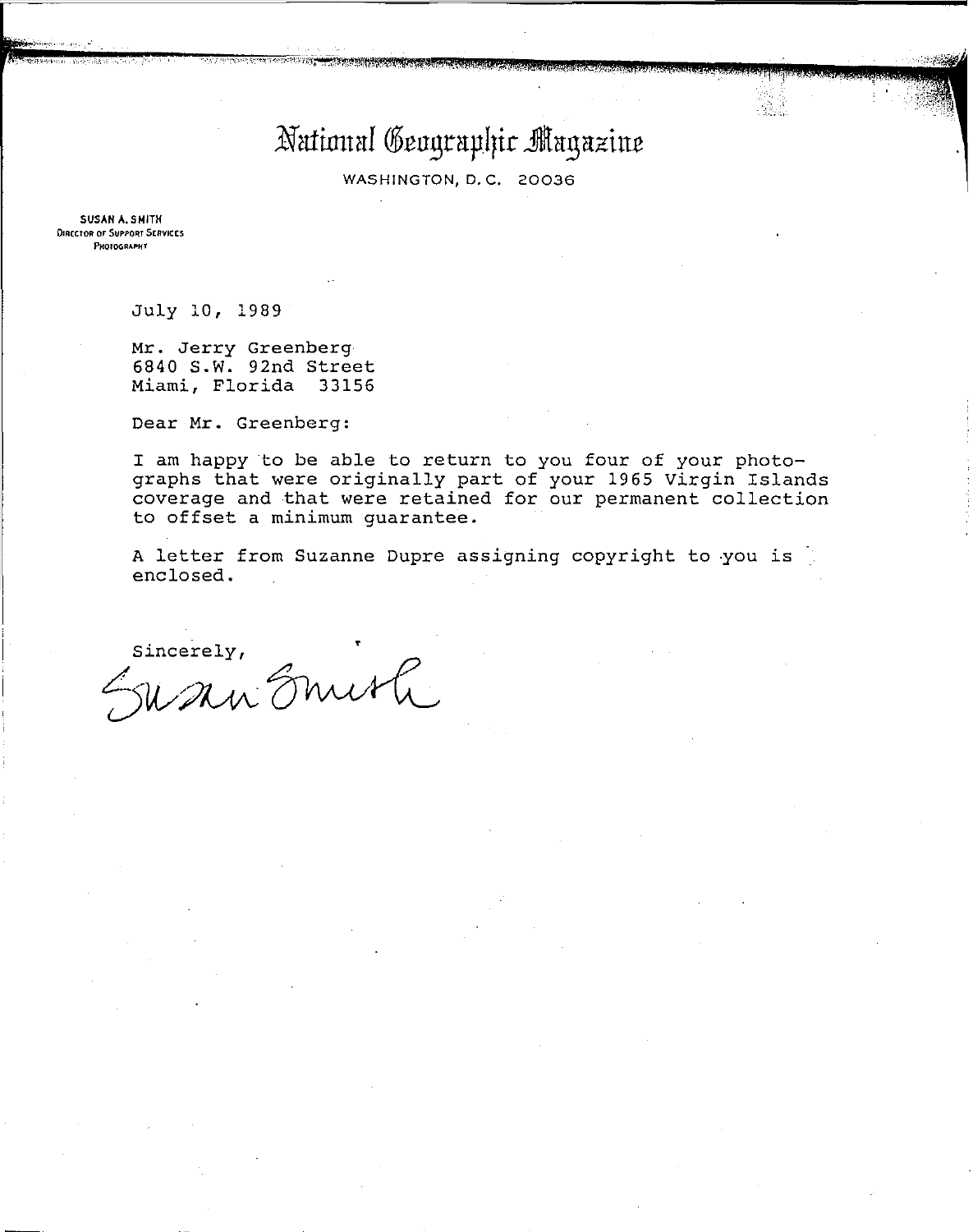ORTONADE IN U.S.A.  $206 - \beta$ **JEHRY GREENBERG TYNOTLYN ARRIC BEAT** ਤਬਬਾਓਟ  $\frac{25}{100}$   $^{57}$   $^{1/5}$ .  $\overline{\mathscr{U}}$  $\frac{1}{2}$   $\frac{1}{2}$   $\frac{1}{2}$   $\frac{1}{2}$   $\frac{1}{2}$   $\frac{1}{2}$   $\frac{1}{2}$   $\frac{1}{2}$ 5961 NE TO CT 65A  $\frac{1}{2}$  $A867$ EXHAT LARCITAN **LORTES REEL** バル TRUNK BAY, post st unfux **996L** S9101<br>BD39N=30BA320 SHUGS REHT SNÖN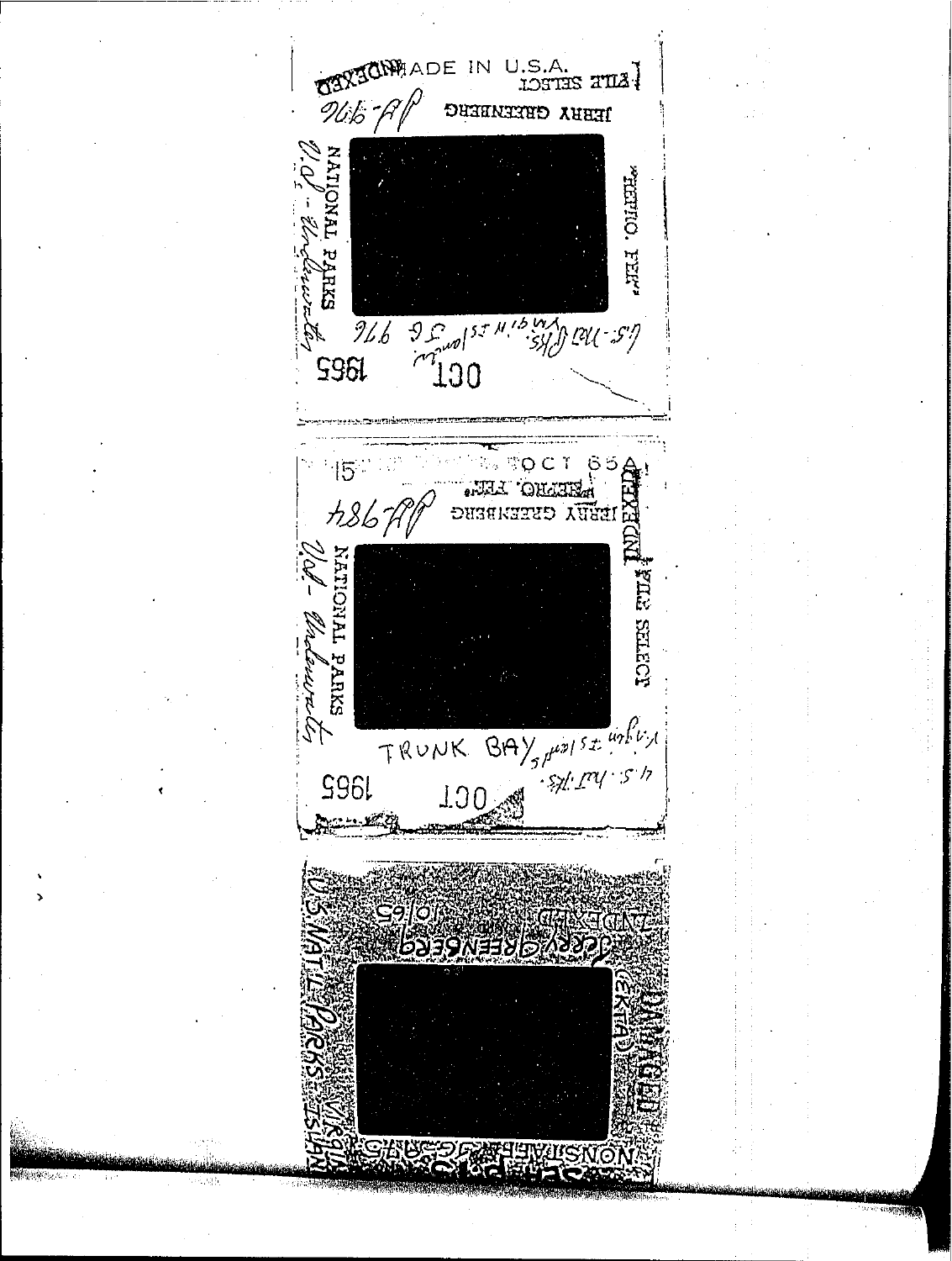#### 50. FRI

#### Settlement Proposal - Counts I and **II**

(1) The Society will pay to the Greenbergs the sum of \$42,000.00. That sum is inclusive of all legal expense to date that isrelated to the claims inCounts I and II.

(2) Additionally, the Society will pay to the Greenbergs each year the sum of \$1,000.00 as a license fee for the continued use by Educational Insights, Inc. of the disputed images in its product. The fee for 1998 will be paid with the amount stated in  $(1)$  above. Fees for any subsequent years will be paid by January 1 of each year of license. The license will expire at the end of each year and no further fees will be required upon receipt by the Greenbergs of a sworn statement by an officer of Educational Insights, Inc. or the Society that all manufacture, distribution and sale of the product containing the disputed images has ended.

(3) In order to safeguard against any future problems, the Society (and itsaffiliates, if applicable) will promptly provide to Mr. Greenberg a visual inventory of all photographs created originally by him, or any copies or derivatives that the Society *is* holding initsfiles, archives, libraries. databases or elsewhere. Mr. Greenberg will thereupon, utilizing the inventory, identify all such items for which he holds copyright and for which he can demonstrate such copyright or other proprietary right, and provide such identification to the Society. **The** Society will provide written assurance that no photographs or items so identified will ever be published, distributed, licensed, sold or otherwise utilized by the Society, or by others with its consent or participation, without a prior written agreement with Mr. Greenberg.

(4) Copyright in the disputed images in the Educational Insights product will be assigned to Mr. Greenberg by the Society. Such assignment will not be effective as to any other images contained in that product.

(5) Upon satisfaction ofthe items listed above, theGreenbergs are willing to execute a limited release applicable to the matters addressed inCounts I and II.